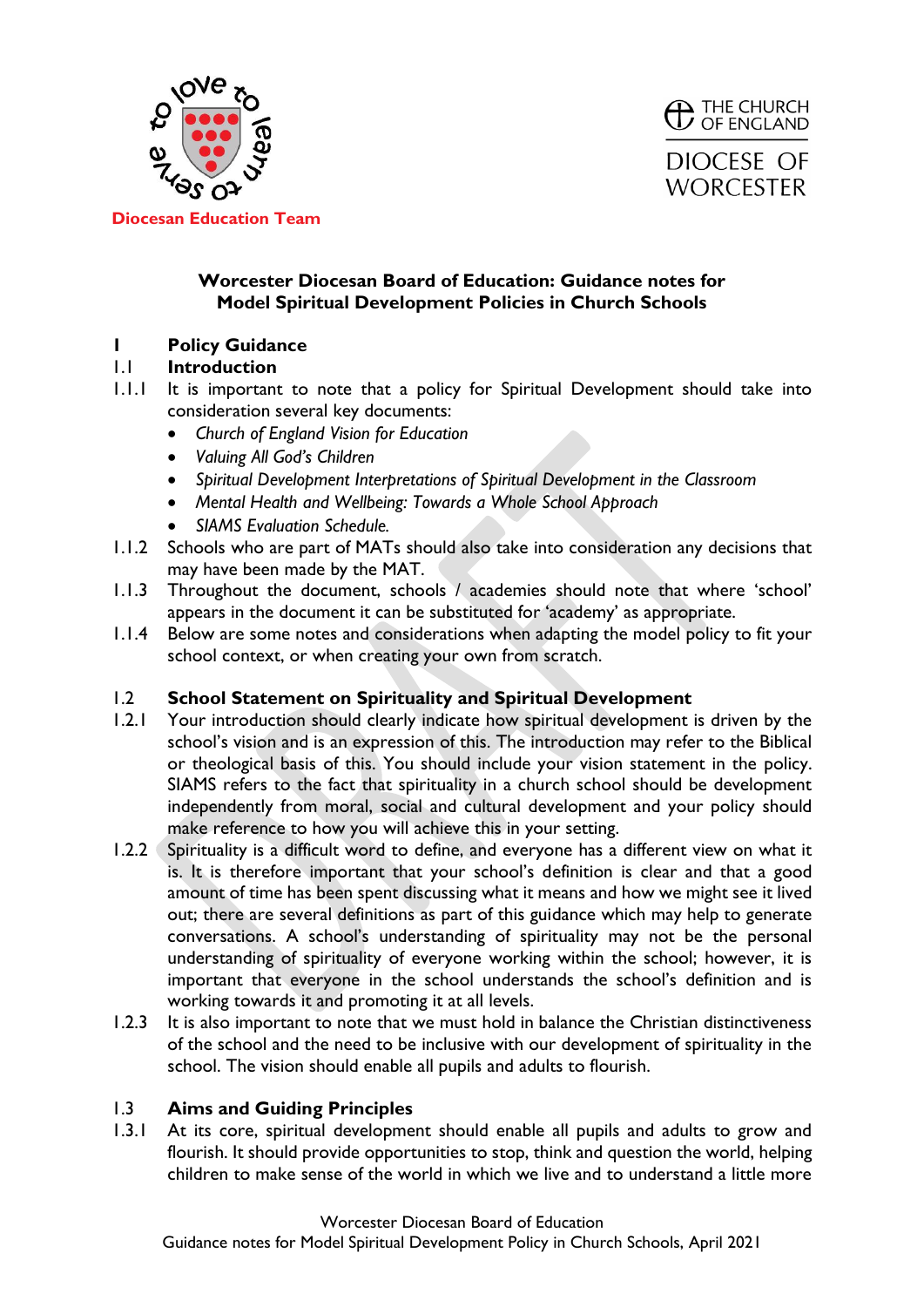



of their place within the created order. Spiritual development is not about one specific religion, or indeed, a religious experience, as it is not the same as faith; however, some of these ideas may contribute to a pupil's spiritual development.

1.3.2 Through discussions in schools, you may wish to change the four elements of spiritual development. These are not meant as an exhaustive list, but as a starting point for further thought. You may wish to add to this to suit your particular context.

### 1.4 **Approaches to Spiritual Development**

1.4.1 There are many approaches to spiritual development which could be used in school. The *Windows, Mirrors and Doors* approach tends to be the most common; however, there are others which are detailed in section 2 of this guidance. As a school, you should decide on the approach that works best for your school, a combination of different approaches may be more suitable.

### 1.5 **Planning, Monitoring and Evaluation**

1.5.1 Planning, monitoring and evaluation are an important part of the development of spirituality. It is important that opportunities for developing spirituality are embedded across the curriculum. Each curriculum area should have the ability to develop awe and wonder, connection, creativity and imagination. You do not need to mention how each subject will do this, but you should demonstrate an understanding of this point. You should also make reference to the incidental aspects of developing spirituality, e.g. the questions asked while out in the Forest School area, or the spontaneous conversations that relate topics in different curriculum areas. Also the use of Collective Worship as a driver and stimulus for spiritual development.

#### 1.6 **Roles and Responsibilities**

1.6.1 Give details about how different groups of people are involved with the development of spirituality within the school. If there is a spiritual development lead, is this person different from the Collective Worship, or RE leader? What would their specific role be alongside Collective Worship and RE?

## **2 General considerations**

#### 2.1 **What is Spirituality? Definitions – finding common ground**

- 2.1.1 Spirituality has many different connotations for different people. Spirituality is about more than just awe and wonder, more than just developing a moral compass. Christian spirituality is not something that we can see; it is something that is inside all of us. Spirituality is about how we, as humans, connect with God and how He connects with us. It is about how we experience Him and how we then live that connection out in the world. Spirituality is the space between the everyday and the extraordinary.
- 2.1.2 As a church school, it is important that your view of spirituality is grounded in your distinctive Christian vision. Your Christian distinctiveness is what makes you unique and therefore, your development of spirituality should reflect this.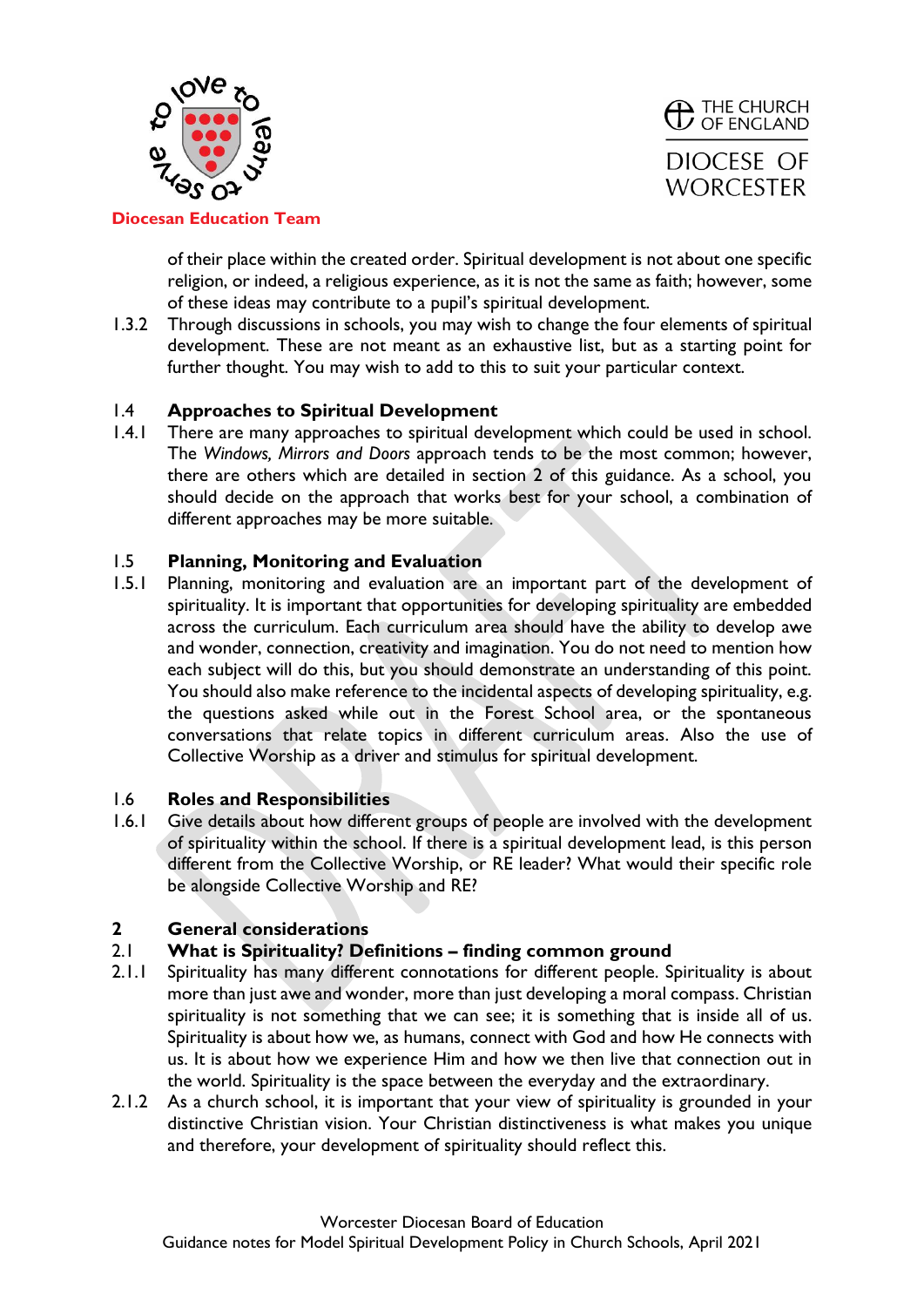



- 2.1.3 As spirituality is such a difficult concept to define, it is important that we have a common definition that we use when thinking about how we can support and develop pupils' spirituality within a church school context.
- 2.1.4 To support pupils' understanding of this challenging concept, it is important to use terminology that is easy for pupils to understand and relate to. With pupils, we can use terminology of:
	- awe and wonder
	- being loved and valued
	- belonging.
- 2.1.5 To alleviate further confusion for pupils and adults, it is also important that we clarify the differences between other key terminology:
	- Faith *A complete confidence or trust in someone or something, even if you cannot see it.*
	- Religion *A community of people, who share a common world view, set of rituals, rule of life and set of beliefs about a particular deity or individual.*
	- Belief *A truth that is understood.*
- 2.1.6 It is important that we do not confuse or interchange these terms. When talking with pupils, we must ensure that we are using a common language that pupils can understand and so that they are not confused by what school are doing or what school are trying to achieve.

## 2.2 **Examples of a variety of definitions of spirituality**

- 2.2.1 The examples below are intended to be a starting point for discussion as, 'the school community applies its own understanding of spiritual development so that teachers have the confidence and ability to move beyond planned opportunities to make the most of questions raised by the curiosity of pupils and opportunities that occur spontaneously across the curriculum' (SIAMS Schedule, April 2018).
- 2.2.2 Spirituality is:
	- finding God in all things
	- being contemplative in action (or enabling reflective practice)
	- freedom and detachment, helping us not being tied down by unimportant things and keeping mindful of important things, such as God and other people, i.e. not 'things and accomplishments'
	- the inward journey, a move towards the depths of our being, where, according to the mystics, God is experienced
	- an enabler, for us to become aware of God, one another, the world around us and ourselves
	- the nurturing of the inner life of the soul of a child, enabling and embracing their questions, doubts and wonder of existence
	- a way of living in a relationship with God
	- a life nurtured on the example of Jesus Christ and his care for others (Christian spirituality)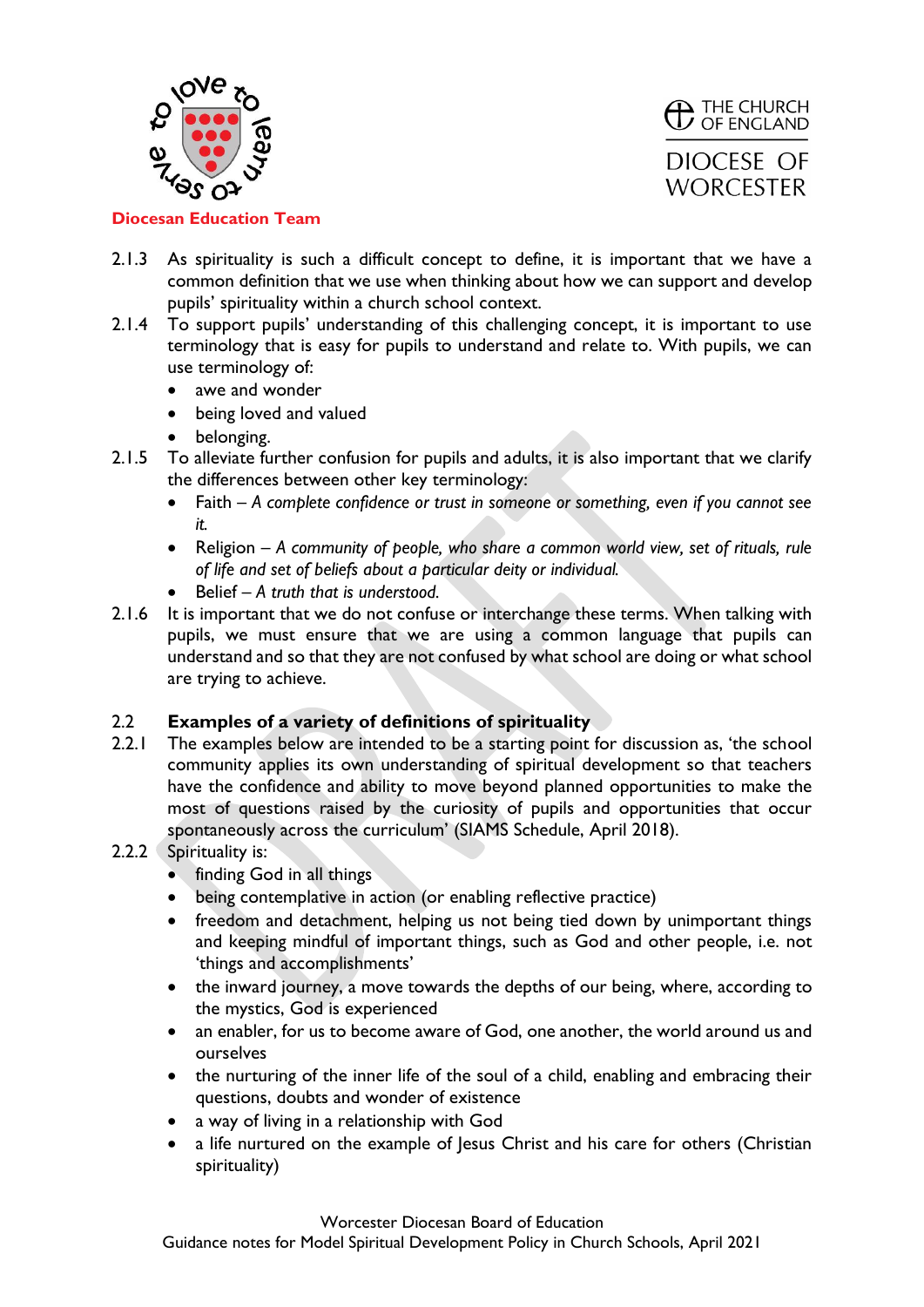



- our capacity for being God's ways of being with us and our ways of being with God
- related to fundamental questions about the meaning and purpose of life which affect everyone – whilst these questions are not dependent on religious affiliation, or on the prerogative of religions, religion explains and addresses the fundamental questions which affect everyone
- God's way of being with children and children's way of being with God
- the universal search for individual identity, for meaning and purpose in life and for values by which to live – with our responses to challenging experiences, such as death, suffering, beauty and encounters with good and evil
- having a higher and deeper awareness and a concern for others in the world around us
- an increasing awareness of the concept of others a growing sense of empathy, concern and compassion and an ability to reflect on how their values and principles affect their relationships with others
- an appreciation and cherishing of what is good, joyful, truthful and beautiful, and, in relationship with others, of what is generous, creative and loving – the spirit of a person is seen in acts of courage and perseverance, in dealing with both setbacks and praise, in endeavour and enquiry
- Ofsted highlight that 'spiritual' is not synonymous with 'religious'. All areas of the curriculum may contribute to pupils' spiritual development. Spiritual development relates to fundamental questions about the meaning and purpose of life which affect everyone and is not dependent on a religious affiliation.

## 2.3 **Encountering pupils' spirituality**

- 2.3.1 In order to develop pupils' spirituality, it is important that we are able to spot when spiritual development and expressions of spirituality are occurring. We need to be alive to the opportunities for spiritual growth across all areas of the curriculum, but certainly in areas of RE and Collective Worship. It has been argued that children are innately spiritual beings and have a high capacity for developing and engaging spiritually with the world.
- 2.3.2 Children have the 'spiritual capacity' to develop and grow. Some of those capacities which are indicative of spiritual development include:
	- awe and wonder
	- connection and belonging
	- curiosity and mystery
	- self-awareness
	- prayer and worship<sup>1</sup>
- 2.3.3 Pupils' expression of spirituality is not limited to these capacities but having the awareness of these may help in our understanding of how children develop spiritually.

Worcester Diocesan Board of Education

Guidance notes for Model Spiritual Development Policy in Church Schools, April 2021

<sup>1</sup> David Smith, *Making Sense of Spiritual Development* (London: Stapleford Centre, 1999), p. 5.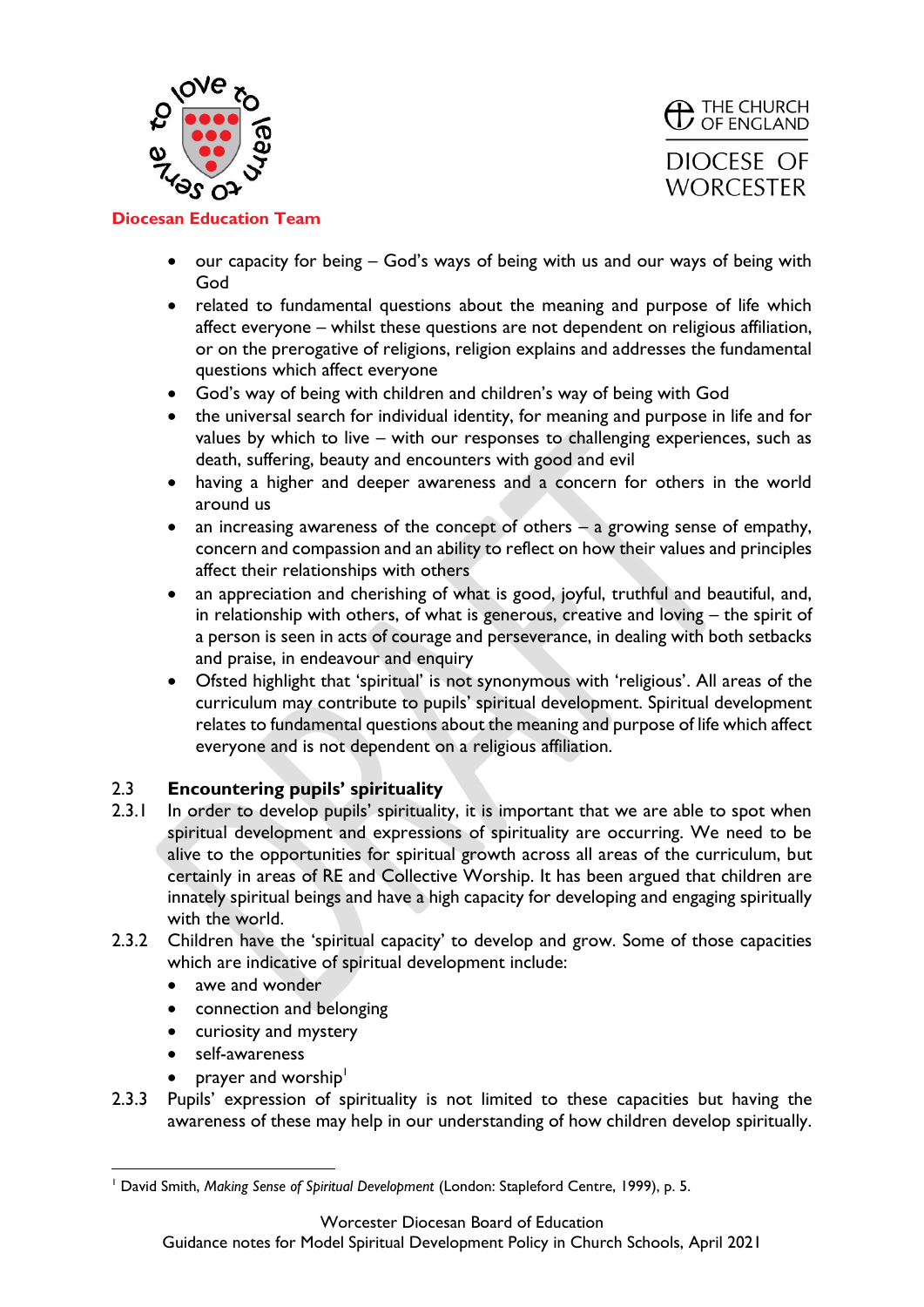



It is important to ensure that pupils have the opportunity to explore and spend time engaged in these capacities in order to aid their development.

#### 2.4 **Processes for developing spirituality**

- 2.4.1 In developing spirituality through reflection, we may encounter the process of *Windows, Mirrors and Doors.* 
	- *Windows:* Giving children opportunities to become aware of the world in new ways; to wonder about life's 'WOWs' (things that are amazing) and 'OWs' (things that bring us up short). In this, children are learning about life in all its fullness.
	- *Mirrors:* Giving children opportunities to reflect on their experiences; to think about life's big questions and to consider some possible answers. In this they are learning from life by exploring their own insights and perspectives and those of others.
	- *Doors:* Giving children opportunities to respond to all of this; to do something creative as a means of expressing, applying and further developing their thoughts and convictions. In this they are learning to live by putting into action what they are coming to believe and value.
- 2.4.2 *Reflect, Respond and Question* is another way of looking at developing spiritually.
	- *Reflect:* Children have the opportunity to reflect on what they have seen, heard or read. This may include a quiet reflection, or a discussion with a partner. Children have the opportunity to discuss what it might mean to them, what inspires them, what makes them go 'WOW'.
	- *Respond:* Children respond to the activity, how they might change their own behaviour, or do something differently in light of what they have read or heard. This may be particularly useful for Collective Worship.
	- *Question:* Children can raise big questions. What do they what to know next? What would help them to understand more?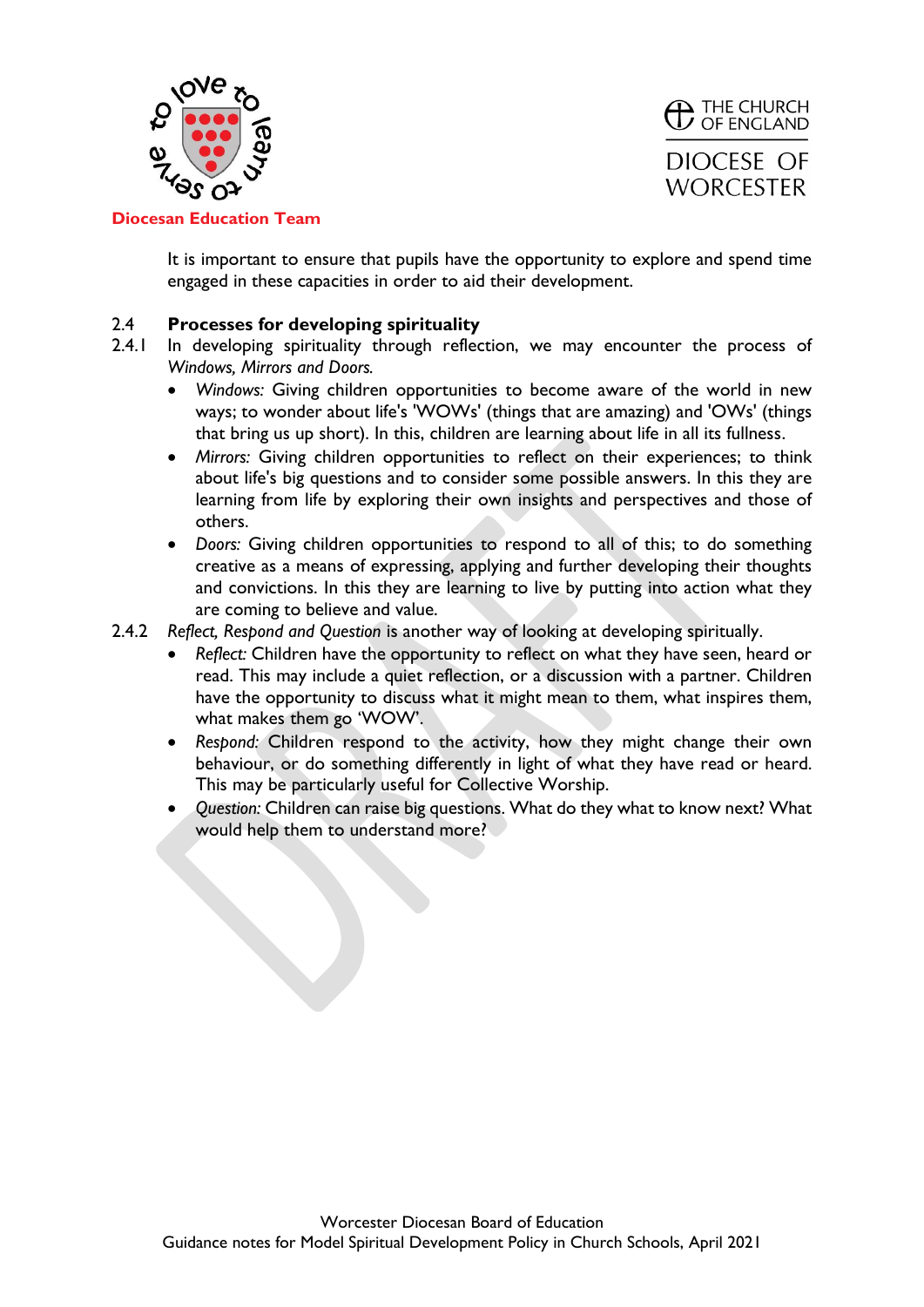

**C** THE CHURCH

**DIOCESE OF WORCESTER** 

Response: (What will I do?) **Big Questions: (What do I want to know now**?) **Big Questions: (What do I want to know now**?)

Parable of the Talents – Matthew 25:14-30

Where is God asking you to be more responsible?

Reflection: (How has this made me feel? What has this made me think about?)

Worcester Diocesan Board of Education Guidance notes for Model Spiritual Development Policy in Church Schools, April 2021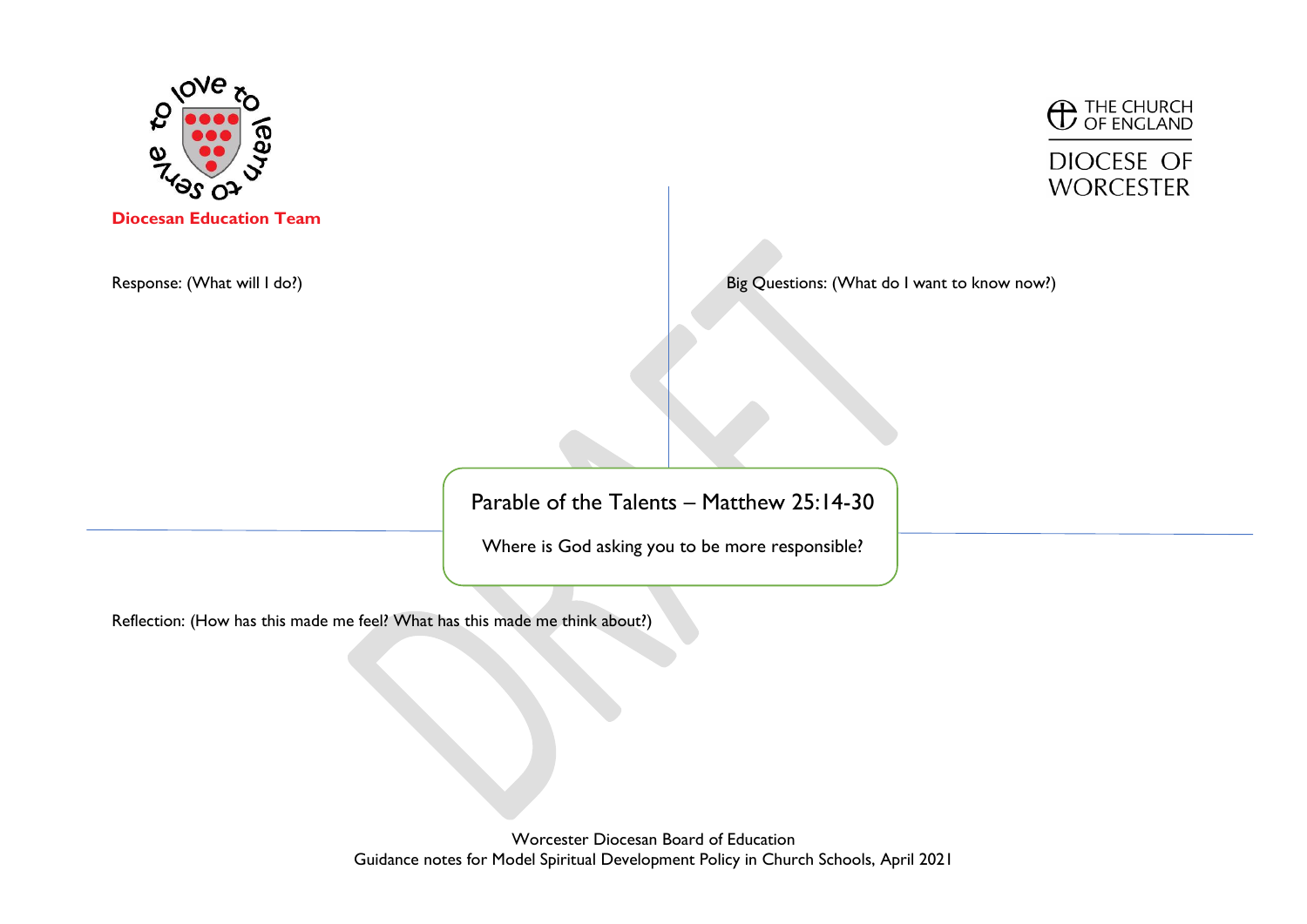



**Diocesan Education Team**

## 2.5 **SPIRITuality**

- 2.5.1 The SPIRIT model is based on work by Rebecca Nye. It is not a process or method for using with pupils, but more of a process and set of questions to consider when starting conversations around spiritual development.
- 2.5.2 'S' is for Space
	- Key questions: How is the space curated effectively for spiritual development? Would we know that something special was about to happen?
	- When developing spirituality, we may also think about the other spaces that we use within school; spaces where pupils have the opportunity to be quiet, to be still and to reflect, either on the things that they have heard within worship or other aspects that may be on their minds.
	- Prayer spaces containing simple activities for reflection could provide this opportunity for space, particularly if this is always a quiet and accessible space. Spiritual gardens and other outdoor spaces, such as a reflection bench may also provide the environment needed to be still and reflective. The key is that the space provided is set up purposefully for reflection and creates an atmosphere of calm.
- 2.5.3 'P' is for Process
	- Key questions: What makes what we are about to do different from an RE / Personal, Social Health and Citizenship Education (PSHCE) lesson? How do I deliver something that is different?
	- A process is important for thinking through what opportunities there will be for spiritual development. A well thought out process also means that spiritual development is intentional within the school and is not something that is tagged on to the end. There are times when spiritual development will be spontaneous; however, we must also be prepared to intentionally make time for it.
- 2.5.4 'I' is for Imagination
	- Key question: How do children engage with the scripture and themes?
	- Pupils need the opportunity to be able to use their imaginations. To ask big questions about what they have heard and to share their own ideas about what they have heard. Giving pupils the space to share and the opportunity to listen to the opinions of others is a key part of growing spiritually and developing our own personality. This may come into the discussion that you have corporately, or it may come into the time that they have to respond; but they need to be able to develop the skill of saying, "how do I fit in to this?"
	- When using reflective spaces, it is important to allow pupils to use their imagination, to question and to explore. Activities which stimulate a response that require pupils to engage at a deep level can support their spiritual development, as these activities allow pupils to be curious and think carefully about how they might respond.
- 2.5.5 'R' is for Relationships
	- Key questions: Is there a sense that we are in this together? Are we developing together, or is this something we are doing to the children?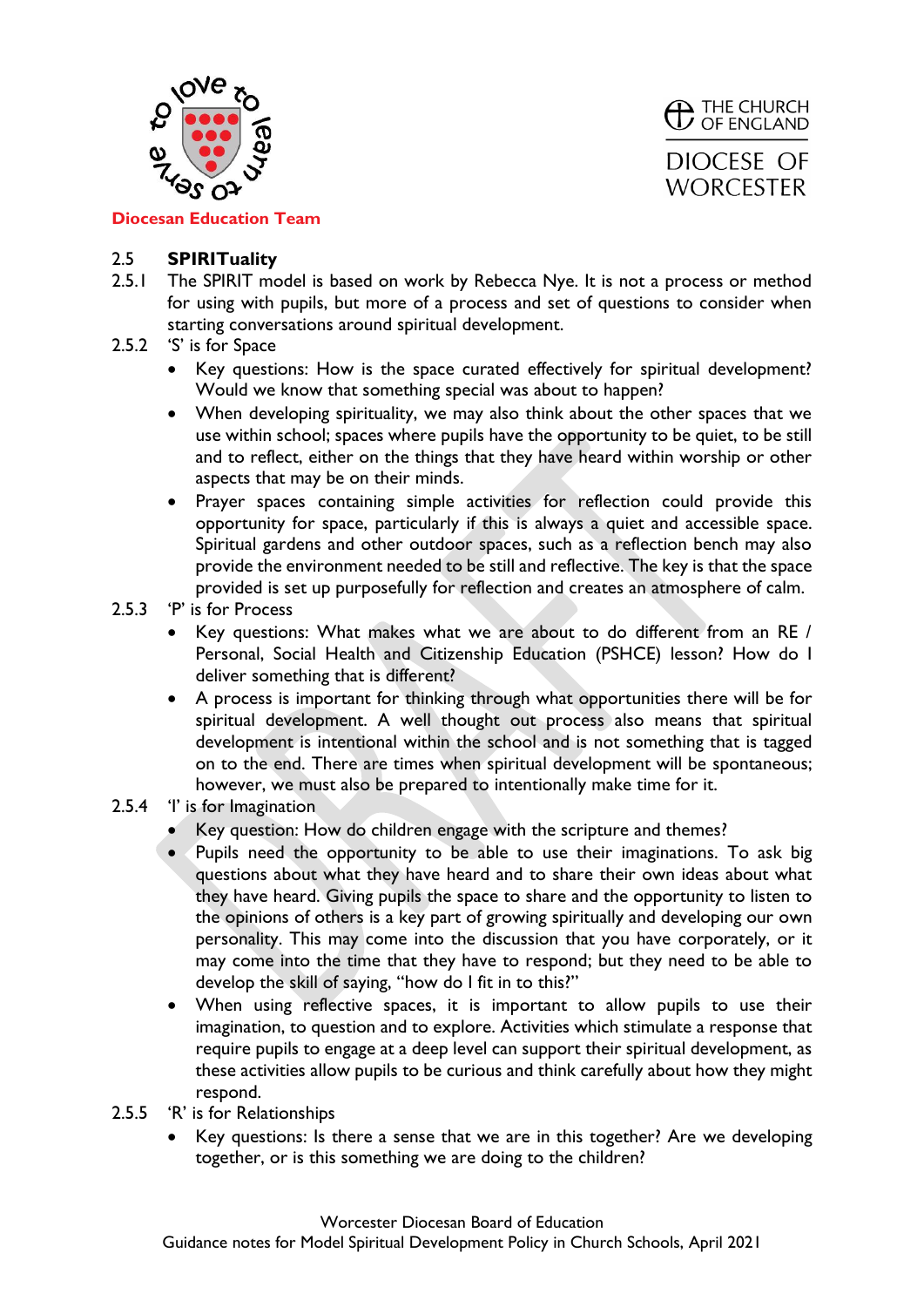



- Everyone, including adults, should be able to participate, regardless of faith background. During the discussion time, it is always good to share your own ideas and connections even if they are different from others. Being able to say "I think this", or "I understand it this way…", or "I was really struck by ….", is a powerful model to pupils about how we engage and develop with scripture and real life topics.
- Furthermore, we know that pupils thrive in environments where they have a sense of belonging. Relationships that are built between staff and pupils help pupils to feel that they belong to the school community. Those relationships within school are built on trust, acceptance, and a drive to see pupils be the best that they can be. These relationships are vital if pupils are going to develop as a whole individual, including spiritually.
- 2.5.6 'I' is for Intimacy
	- Key question: Is there time carved out for stillness / silence?
	- Part of developing spirituality is about developing a connection with the self, others and God. Sometimes in the busyness, it is hard to develop, recognise and sustain that connection. Ensuring that there are times of silence and stillness, as well as times to sing, help to develop a deeper connection with who we are, and what we are doing.
- 2.5.7 'T' is for Trust
	- Key question: Are pupils' ideas respected by all?
	- Children and young people are innately spiritual beings. In order for them to develop further there needs to be an element of trust. They need to be able to trust the adults and the other pupils in their class. We need to foster an atmosphere which is built on mutual respect so that all pupils and adults have the opportunity to express their views and develop spiritually.
- 2.5.8 'T' is also for Time
	- Key questions: How much time are we giving to pupils' spiritual development? Do pupils have enough time to reflect and respond?
	- For pupils to grow spiritually, time needs to be given over to the process. We must ensure that pupils are given opportunities to sit and reflect. Where possible, this process should not be rushed but allowed to develop organically. Time should also be given on a regular basis for pupils to engage with concepts, ideas and material that help to grow them spiritually.

## **3 Spirituality in the Curriculum**

- 3.1 It is important that spirituality is developed and promoted in all aspects of the curriculum both incidentally and deliberately. Pupils should be given opportunities to see awe and wonder in all subjects and also to ask deep and engaging questions.
- 3.2 Outlined below are some of the ways in which spiritual development is nurtured and promoted as part of the curriculum: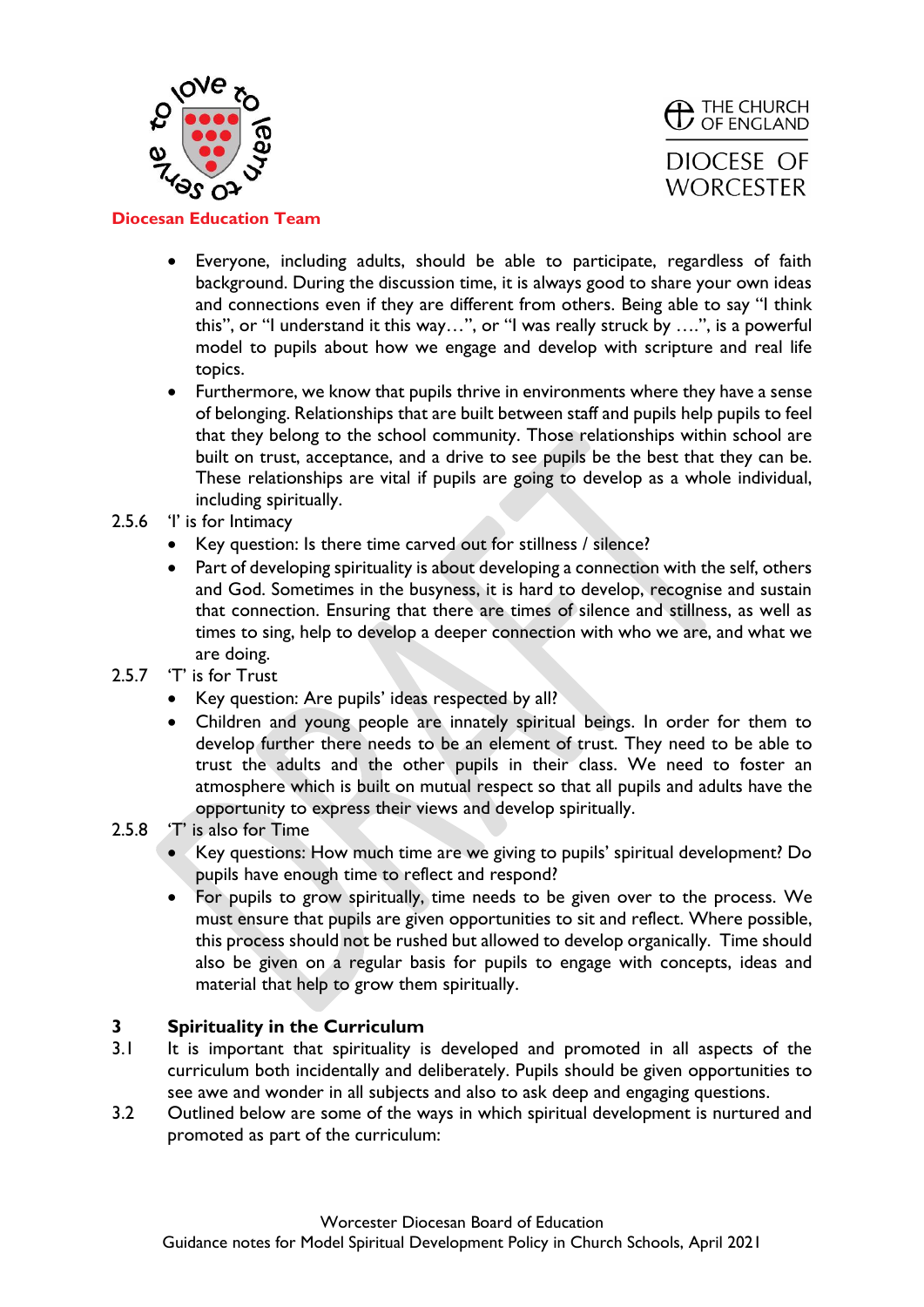



- In Religious Education (RE):
	- $\circ$  People, places, things, books, actions and ideas held by religious believers to be holy.
	- o Ultimate questions of meaning and purpose.
	- o Ideas of the divine / questions of God.
	- o Forms of worship.
	- o Use of music, art and drama to express beliefs.
	- o Varieties of beliefs, celebrations and rituals.
	- o Ideas of commitment and belonging to groups and institutions.
	- o The idea of mystery and questions with no clear answers.
- In Literacy:
	- o Empathy with authors and the characters in stories and plays.
	- o The appreciation of beauty in language.
	- o Emotions and sentiments in writing and speech.
	- o The values of great works.
	- o Heroes and heroines in literature.
	- o Imagining oneself as someone else.
	- o Escaping into other worlds through literature.
	- o The element of wonder in literature.
- In Numeracy:
	- o Infinity and nothing.
	- o Pattern and order.
	- o Shape and regularity.
	- o Truth, certainty and likelihood.
	- o The universality of mathematics over time and space.
	- o The wonder of numbers, formulae and equations.
- In Science:
	- o Wonder as the basis of science.
	- o Questions of beginning, creation and evolution.
	- o Discovering the limits of experimentation.
	- o Birth, life, death and renewal.
	- o The universe and beyond.
	- o Regularity and order in science.
	- o Beliefs in science and the faith of scientists.
	- o The impact of scientific achievements.
- In Physical Education (PE):
	- o Being a team member.
	- o Pushing yourself to the limits.
	- o Extremes of skill, endurance and achievements.
	- o Emotion in sport.
	- o Personal limitation and failure.
	- o Appreciation of perfection.
	- o Sportsmanship.

#### Worcester Diocesan Board of Education

Guidance notes for Model Spiritual Development Policy in Church Schools, April 2021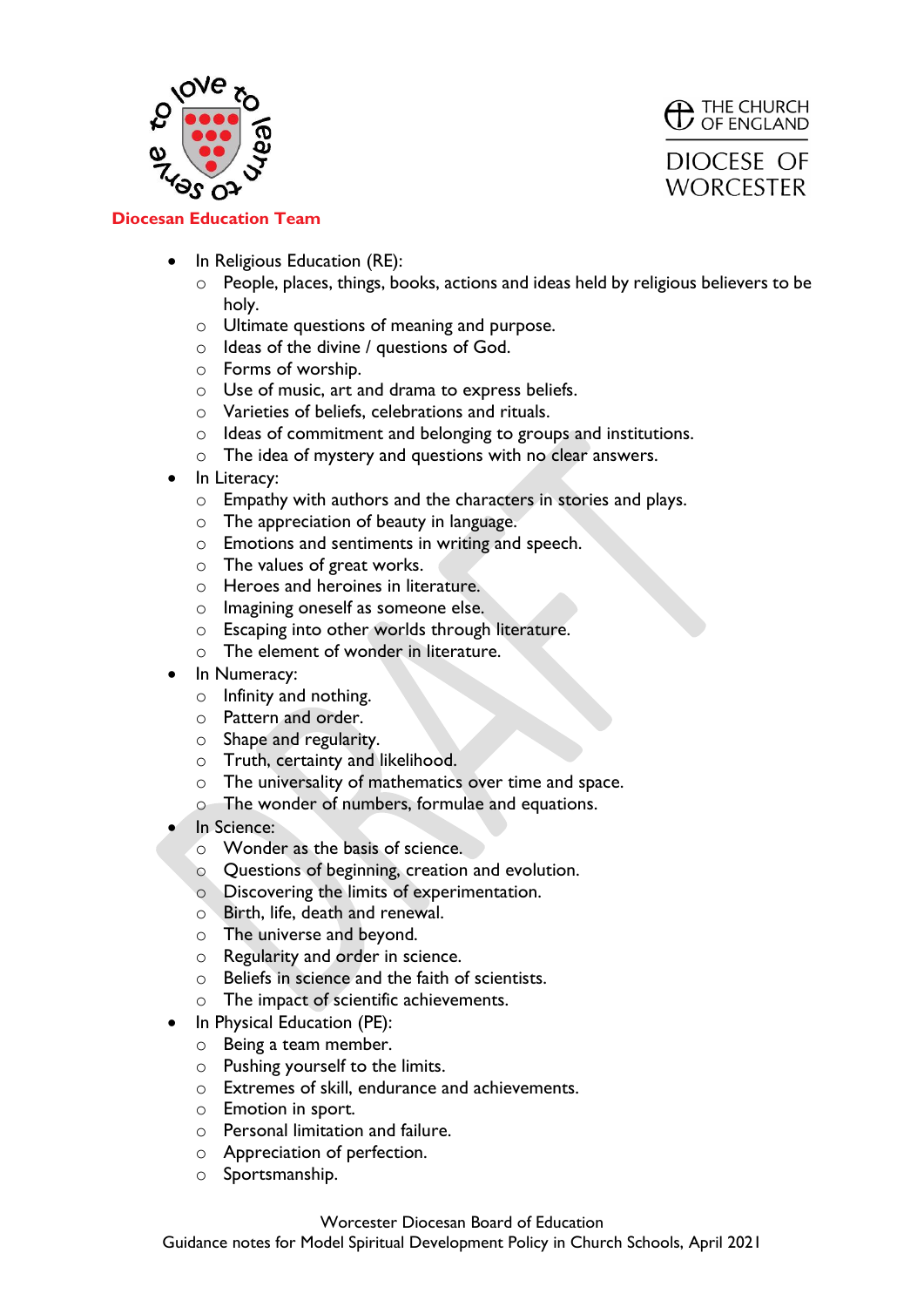



- In Design and Technology (D&T):
	- o Discovering how something works.
	- o Appreciating genius.
	- o Beauty in design.
	- o Perseverance to solve problems.
	- o Personal achievement.
	- o Learning from others and nature.
- In ICT:
	- o The wonder of worldwide instant communication.
	- o The speed of the growth of knowledge.
	- o The accessibility of knowledge and contact with other people worldwide.
- In the Creative Arts (Art, Music, Drama and Dance):
	- o The work of creative artists from a variety of times and places.
	- o Beauty, truth and goodness.
	- o Expressing, interpreting and exploring deep feelings and profound beliefs.
	- o Artistic creativity.
	- o The effects of the arts on emotions and senses.
	- o The arts as means of expressing mood.
	- o Skill in creation and performance, and particularly in personal reflection upon their own creativity using various art forms.
	- o Effects on the emotions and senses.
	- o Personal response and preference.
	- o Mood.
	- o Skill.
	- o Pattern.
	- o Formulae.
- In Geography:
	- o Wonder at the diversity of environments and people.
	- o Questions about the care of the environment.
	- o The beliefs behind particular causes and campaigns.
	- o World (economic) development.
	- o Land formation.
	- o Empathy with people from other parts of the world.
- In History:
	- o Being in touch with past people, things and ideas.
	- o Being part of history.
	- o Handling artefacts.
	- o Influential events and people.
	- o The commitment of significant people in history.
	- $\circ$  War and peace interpretation in history.
	- o The nature and importance of invention and exploration.
	- o Empathy with people from other times in history.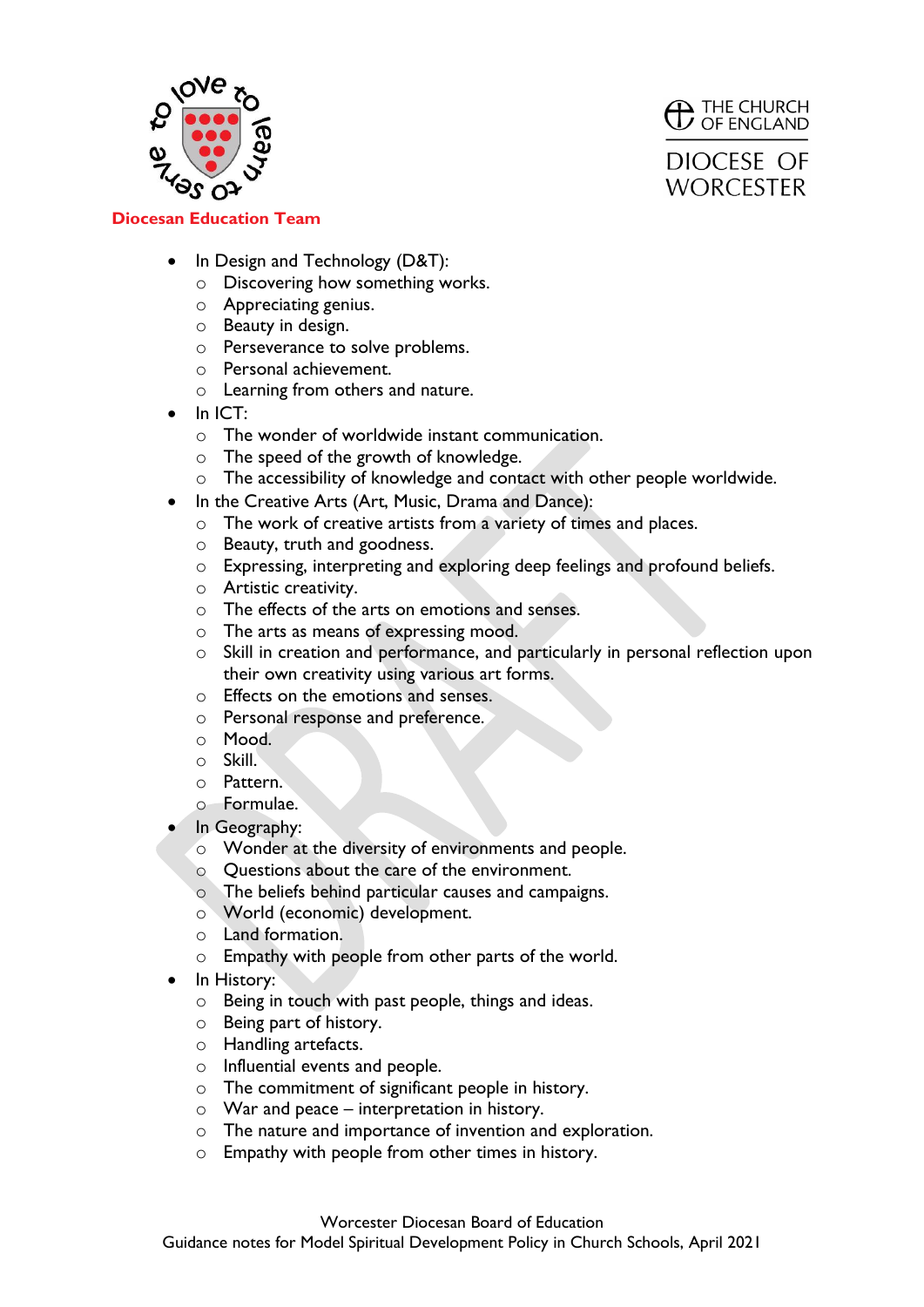



- In Collective Worship:
	- o Opportunities for reflection and response are planned into worship.
	- o Stillness.
	- o Personal and collective beliefs are respected.
	- o Sharing and celebrating common beliefs.
	- o Celebrating success.
	- o Sharing happiness, sorrow, hurt, excitement, anticipation, fear, etc.
	- o Common activities such as singing, listening, laughing, praying, reflecting on a theme.
	- o Remembering and celebrating the lives of people of spiritual significance.
	- o Emphasising common purpose and values.
	- o Experiencing emotions.
- In addition, as part of the curriculum, pupils have opportunities to:
	- o visit places of beauty, interest and challenge
	- $\circ$  admire and wonder at the natural environment and human creative efforts
	- o work out personal relationships in unusual and challenging situations
	- o experience community cohesion links at a local, national and global level
	- o engage in activities that promote courageous advocacy
	- o participate in a wide range of events and activities, involving a range of outside agencies, coaches, etc.

## **4 Further resources, reading and support**

#### 4.1 **Diocesan resources**

- 4.1.1 The Diocese of Worcester Education Team have produced several resources to support the development of spirituality within school.
	- Wellbeing & Spirituality Compendium
		- o A collection of activities which can be used with pupils and adults to support mental health and wellbeing within the school whilst also developing spirituality.
		- o Activities include a script and a list of resources needed for the activity.
		- o Activities have been designed for all ages and have a range of extensions or alterations to suit the needs of all pupils and adults.
		- o Training is provide with the resource; the resource is only available to schools who have attended the training.
	- Prayer Area resources
		- o A number of simple prayer activities that can be used as part of prayer tables or reflection areas.
		- o Activities give a simple thought and reflection, rooted in biblical scripture.
		- o Activities are based around a value or theme.
		- o Resource pack is available to download from our website.

## 4.2 **Further reading**

- 4.2.1 Grove Education booklets
	- eD27, *Spirituality in a Church School within a Performance-Driven Culture*